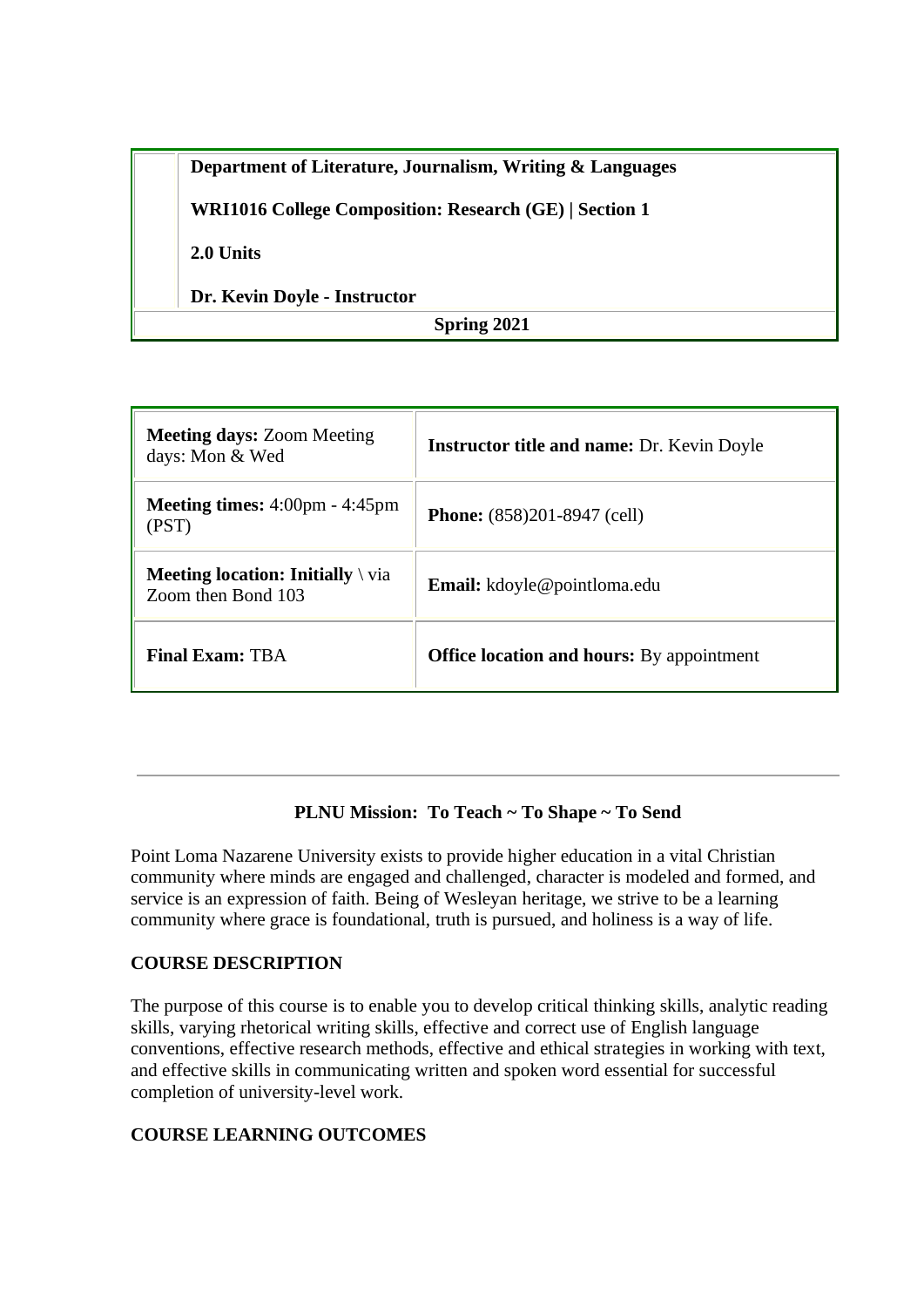- 1. Apply (application) the conventions of the English language in various forms of academic writing genres. (DLO 1, 2, 3)
- 2. Demonstrate (application) knowledge of the stages of the writing process in academic writing: planning, drafting, organizing, composing, revising, and editing. (DLO 1, 2, 3)
- 3. Evaluate (analysis) and utilize rhetorical modes of organization to create written compositions. (DLO 1, 2, 3)
- 4. Apply (application) documentation formats to properly cite research in written compositions. (DLO 1, 2, 3)
- 5. Analyze (analysis) written compositions to determine point-of-view, differing perspectives, tone, purpose, audience, and theme. (DLO 1, 2, 3)

## **COURSE SCHEDULE AND ASSIGNMENTS (WARNING: This is still in development - - Changes WILL be made at instructor's discretion)**

| Week                  | <b>TOPICS &amp; ASSIGNMENTS</b>                                                                                                                                                                                             |
|-----------------------|-----------------------------------------------------------------------------------------------------------------------------------------------------------------------------------------------------------------------------|
| Week #1<br> 3/1 & 3/3 | <b>Monday:</b><br><b>Class Introduction, Review Syllabus</b><br><b>Wednesday:</b>                                                                                                                                           |
| Week #2<br>3/8 & 3/10 | <b>Monday:</b><br><i>Diagnostic Exam:</i> In Class<br><b>Wednesday:</b><br><b>WATCH:</b> Cognitive Dissonance video.<br><b>DO</b> : Begin identifying topics for the first essay<br><b>READ</b> : FIAW Chapter 1 (pp. 1-19) |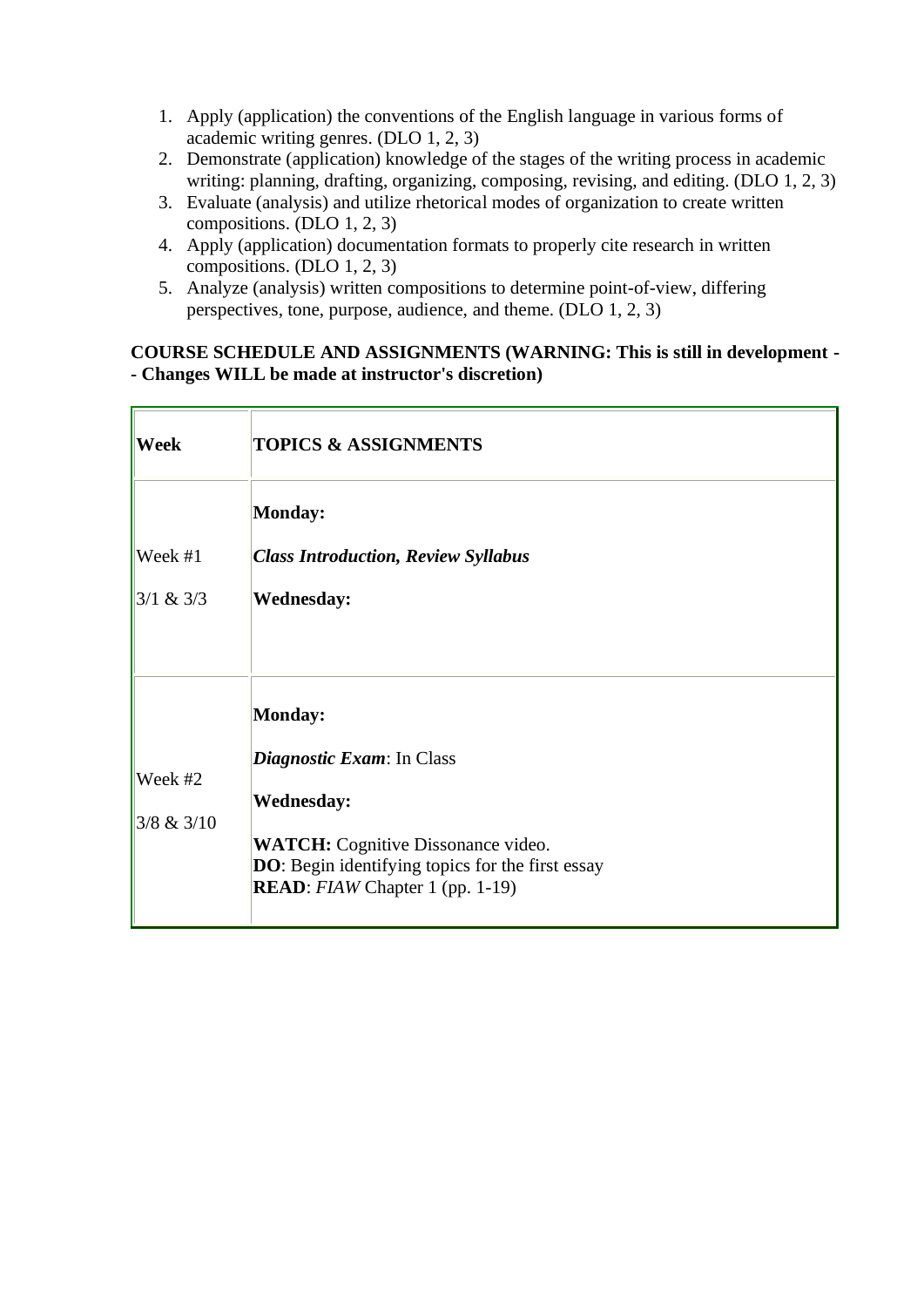| Week #3<br>3/15 & 3/17   | <b>Monday:</b><br><b>Due:</b> Reading Journal for Chapter 1 (pp. 1-19) of <i>FIAW</i><br><b>Discuss:</b> Chapter 1 from <i>FIAW</i> .<br><b>Discuss:</b> Continue discussing & refining election topics.<br>Do: Mind Mapping activity.<br><b>Wednesday:</b><br><b>Do:</b> In-class research on chosen topic(s).<br><b>READ</b> : <i>FIAW</i> Chapter 2 (pp. 38-42; 45-48; 51-52; 58) |
|--------------------------|--------------------------------------------------------------------------------------------------------------------------------------------------------------------------------------------------------------------------------------------------------------------------------------------------------------------------------------------------------------------------------------|
| Week #4<br>3/22 & 3/24   | <b>Monday:</b><br><b>DO:</b> Good vs Bad Examples<br>DUE: Reading Journal for FIAW Chapter 2 (pp. 38-42; 45-48; 51-52; 58)<br>Wednesday<br><b>DUE:</b> Citation Scavenger Hunt                                                                                                                                                                                                       |
| Week #5<br>3/29 & 3/31   | <b>Monday:</b><br>Library Day (Bresee computer lab)<br><b>Wednesday:</b><br>Library Day ()Bresee computer lab)<br>LS R-1 Doing Research (pp.90–102)                                                                                                                                                                                                                                  |
| Week #6<br>$ 4/5 \& 4/7$ | <b>Monday:</b><br><b>READ:</b> FIAW Chapter 7: (pp. 165-186)<br>DO: Begin working on Gist & Annotated Bib. Assignments<br>LS W-16 Reading Strategies (pp.83–88)<br><b>Wednesday:</b><br>DUE: Reading Journal for FIAW Chapter 7: (pp. 165-186)<br><b>READ:</b> FIAW Chapter 4 (pp. 87-104)<br>LS W-7 Arguments (pp.43-48)                                                            |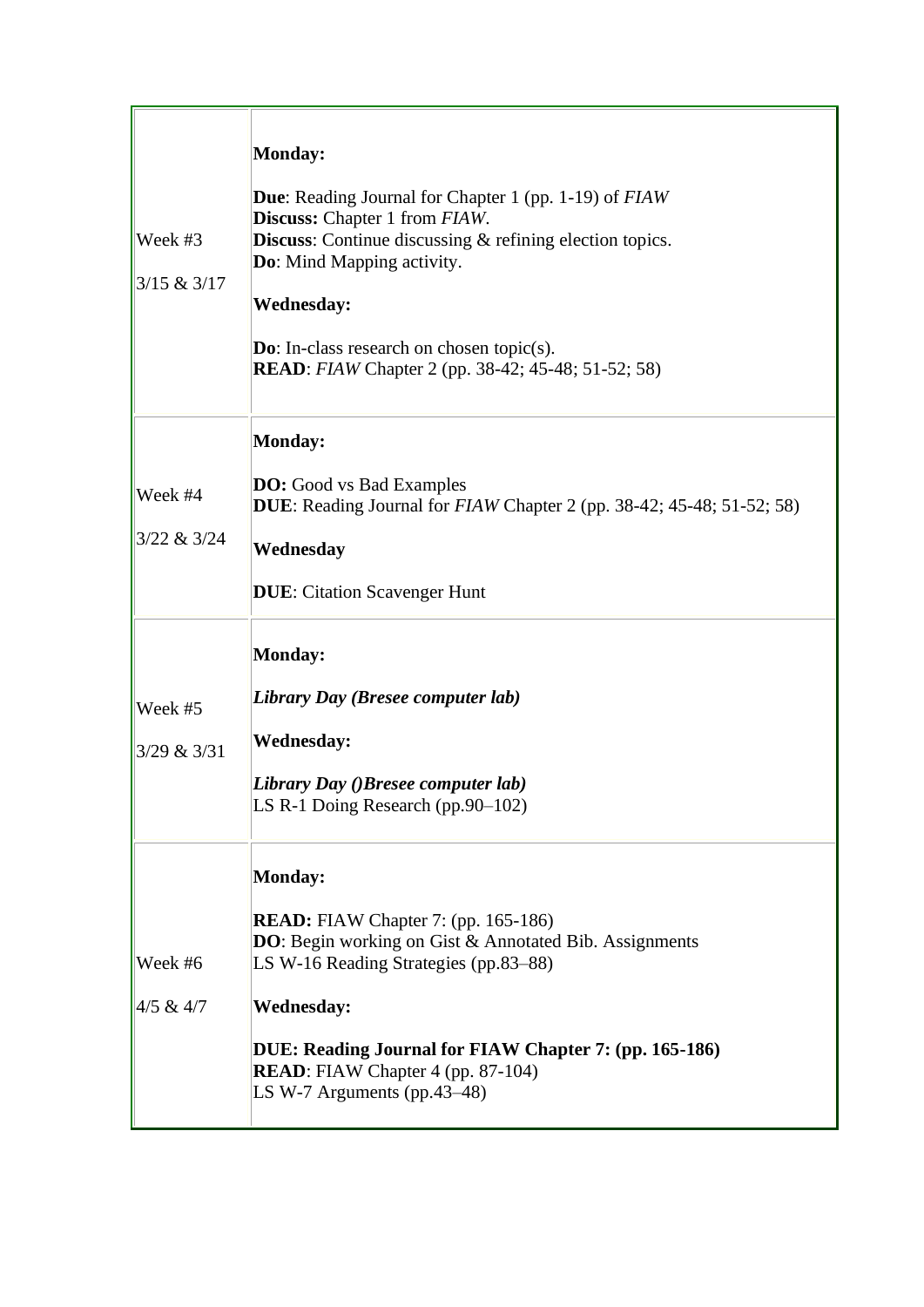| Week #7<br>4/12 & 4/14 | <b>Monday:</b><br><b>DUE:</b> Reading Journal for FIAW Chapter 4 (pp. 87-104)<br>DUE: Getting the Gist and Synthesizing Sources assignment<br><b>Wednesday:</b><br><b>DUE:</b> Annotated Bibliography<br><b>READ</b> : FIAW Chapter 3 (pp. 64-79)<br>LS P-4 Quotation Marks (pp.395-399)                                 |
|------------------------|--------------------------------------------------------------------------------------------------------------------------------------------------------------------------------------------------------------------------------------------------------------------------------------------------------------------------|
| Week #8<br>4/19 & 4/21 | <b>Monday:</b><br><b>DO:</b> In-class Peer-review session<br><b>DUE:</b> Reading Journal for FIAW Chapter 3 (pp. 64-79)<br><b>Wednesday:</b><br><b>READ:</b> FIAW Chapter 5 (pp. 114-131)<br><b>DUE:</b> Final Draft of Election Topic Paper                                                                             |
| Week #9<br>4/26 & 4/28 | <b>Monday:</b><br><b>DUE:</b> Reading Journal for <i>FIAW</i> Chapter 5 (pp. 114-131)<br><b>DISCUSS:</b> Proposal, Look at Arguments<br><b>READ</b> : LS W-12 Proposals (pp.66–69)<br><b>Wednesday:</b><br><b>Due:</b> 1-Page Proposal (with at least two sources)<br><b>READ:</b> FIAW Chapter 6 (pp. 141-153; 158-163) |
| Week #10<br> 5/3 & 5/5 | <b>Monday:</b><br><b>Spring Break (No Class)</b><br><b>Wednesday:</b><br><b>Spring Break (No Class)</b>                                                                                                                                                                                                                  |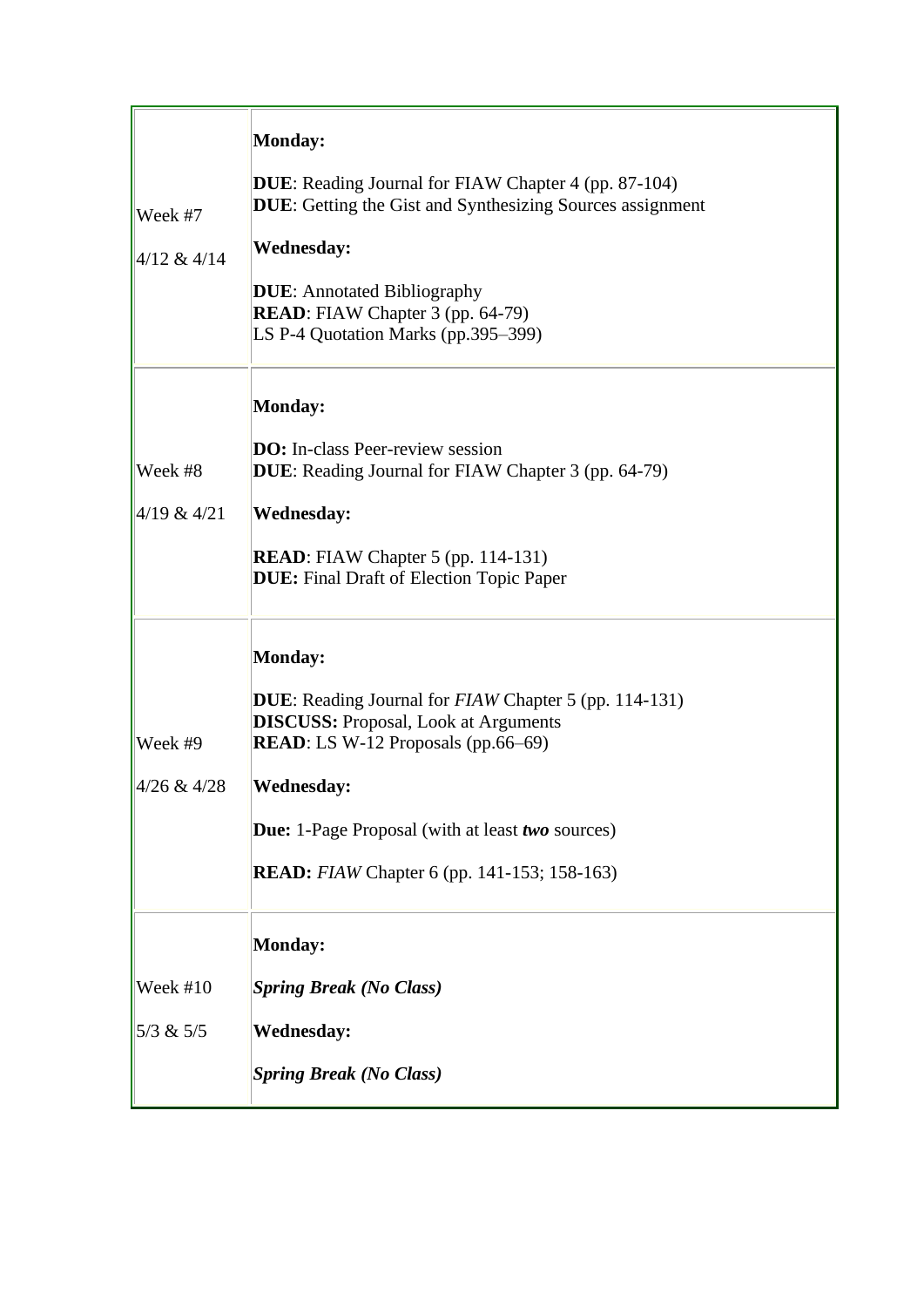| Week #11<br>5/10 & 5/12     | <b>Monday:</b><br><b>DUE:</b> Reading Journal for <i>FIAW</i> Chapter 6 (pp. 141-153; 158-163)<br><b>DO:</b> Peer-Review Session (Discuss drafts; examine argument(s))<br>READ: LS W-14 Annotated Bibliographies (pp.74-78) & FIAW: Writing an<br>Annotated Bibliography (p. 185)<br><b>Wednesday:</b><br><b>Due:</b> Initial Annotated Bibliography (with at least six sources)<br><b>READ</b> : FIAW Chapter 8 (pp. 187-246) (due on 4/8)<br>LS R-3 Synthesizing Ideas (pp. $105-107$ ) |
|-----------------------------|-------------------------------------------------------------------------------------------------------------------------------------------------------------------------------------------------------------------------------------------------------------------------------------------------------------------------------------------------------------------------------------------------------------------------------------------------------------------------------------------|
| Week #12<br>$5/17$ & $5/19$ | <b>Monday:</b><br><b>DO</b> : Plagiarism Activity & Review<br><b>Wednesday:</b><br><b>READ</b> : <i>FIAW</i> Chapter 11 (pp. 314-322; 325-339)                                                                                                                                                                                                                                                                                                                                            |
| Week #13<br>5/24 & 5/26     | <b>Monday:</b><br><i>Individual Conferences</i> (Due: Synthesis Matrix & Initial Draft of paper)<br><b>DUE:</b> Reading Journal for <i>FIAW</i> Chapter 11 (pp. 314-322; 325-339)<br><b>Wednesday:</b><br>Individual Conferences (Due: Synthesis Matrix & Initial Draft of paper)<br><b>DUE:</b> Reading Journal for <i>FIAW</i> Chapter 8 (pp. 187-246)<br><b>READ</b> : FIAW Chapter 12 (pp. 344-370 ** may skip readings/samples as<br>needed**)                                       |
| Week #14<br>5/31 & 6/2      | Monday:<br><b>Easter Break (No Class)</b><br><b>Wednesday:</b><br><b>DUE:</b> Reading Journal for <i>FIAW</i> Chapter 12 (pp. 344-370 (*may skip)<br>readings/samples as needed*))<br><b>DO:</b> Peer-Review Session #1                                                                                                                                                                                                                                                                   |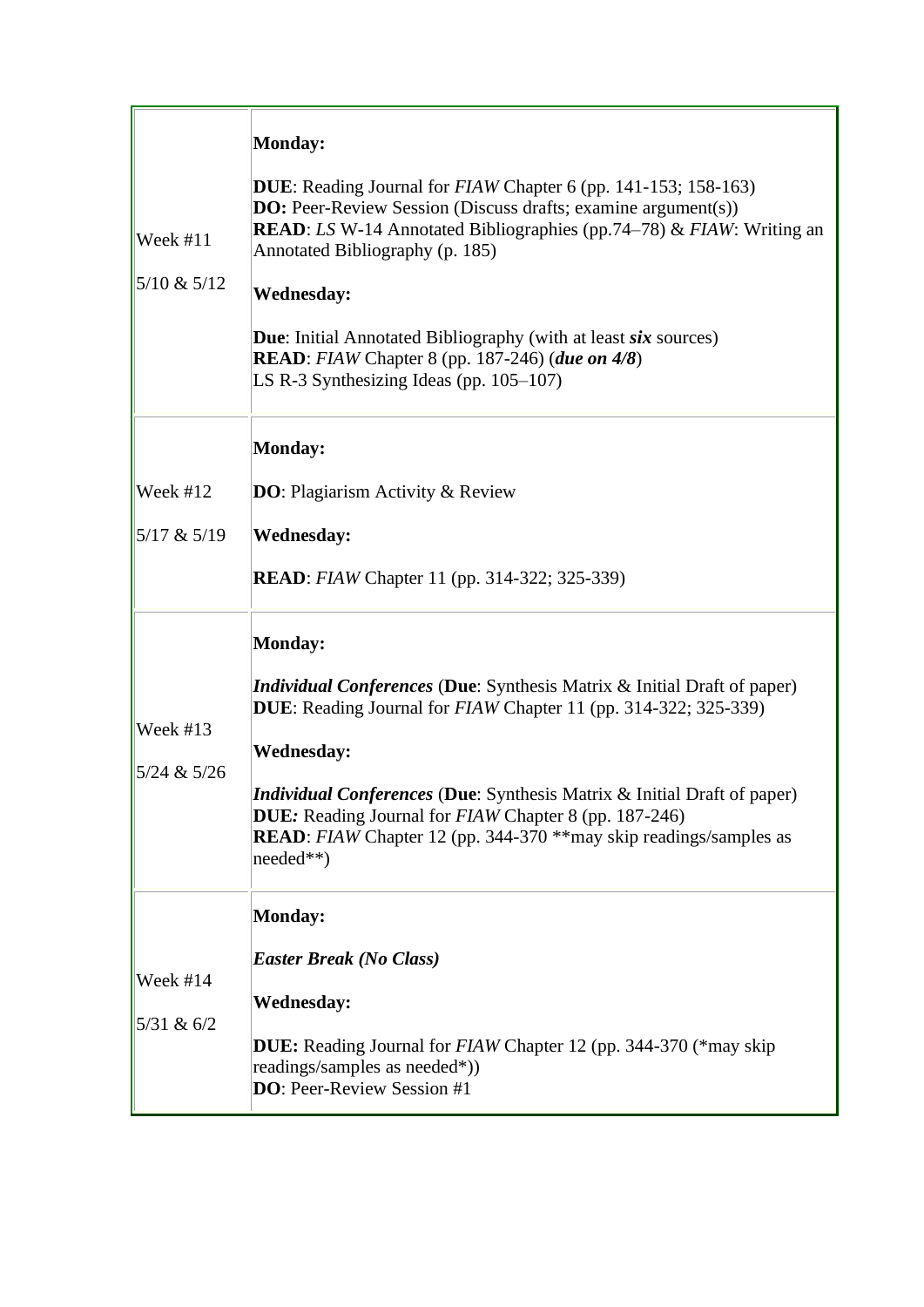|                          | <b>Friday:</b>                                                                                                                              |  |
|--------------------------|---------------------------------------------------------------------------------------------------------------------------------------------|--|
| $\sqrt{\text{Week #15}}$ | <b>DUE:</b> one-on-one conversation with instructor<br><b>DUE:</b> Peer-review reflection assignment<br><b>DUE:</b> Final Draft by midnight |  |
| $ 6/7 - 6/11 $           | Sunday:                                                                                                                                     |  |
|                          | <b>DUE:</b> Final Draft of Researched Argument Essay                                                                                        |  |

## **THREE DISCLAIMERS**

**Disclaimer #1**: *I reserve the right to change the syllabus as needed to facilitate our course goals. You will receive notification of these changes; after which time, you are responsible for required material.*

**Disclaimer #2:** *This class is taught at the college level; therefore, reading materials may be adult and/or controversial in connotation and/or denotation. The purpose of presenting such material is to expose you to various viewpoints—viewpoints that will act as sources for discussions. For this reason, no alternate materials will be provided.*

**Disclaimer #3:** *You will write A LOT. Writing is a muscle that must be exercised. Every week, there will be a writing assignment of at least 1 to 3 pages.*

# **REQUIRED TEXTS AND RECOMMENDED STUDY RESOURCES**

1. Greene, Stuart, and April Lidinsky. *From Inquiry to Academic Writing: A Text and Reader.*

*4 th ed*., Bedford/St. Martin's, 2018. ISBN: 978-1319071233

2. Lunsford, Andrea A., Paul Kei Matsuda, Christine M. Tardy, and Lisa S. Ede. The St. Martin's Handbook. Eighth ed. 2016. Print.

# **ASSESSMENT AND GRADING**

| <b>Assignment Group Distribution by Percentage:</b>  | <b>Grading Scale</b>  |  |
|------------------------------------------------------|-----------------------|--|
|                                                      | A=93-100 C=73-76      |  |
| Homework, Participation, Final - 33.33%<br>$\bullet$ |                       |  |
| (Homework/Other - 11.67%)<br>$\Omega$                | $A=92-90$ C- $=70-72$ |  |
| (In-Class Participation - 11.67%)<br>$\circ$         |                       |  |
| $(Final Exam - 10\%)$<br>$\circ$                     | $B+=87-89 D+=67-69$   |  |
| <b>Skill-Building Essays - 33%</b><br>$\bullet$      |                       |  |
| <b>Academic Researched Essay - 33%</b><br>$\bullet$  | $B=83-86$ $D=63-66$   |  |
| (Research Process 20%)                               |                       |  |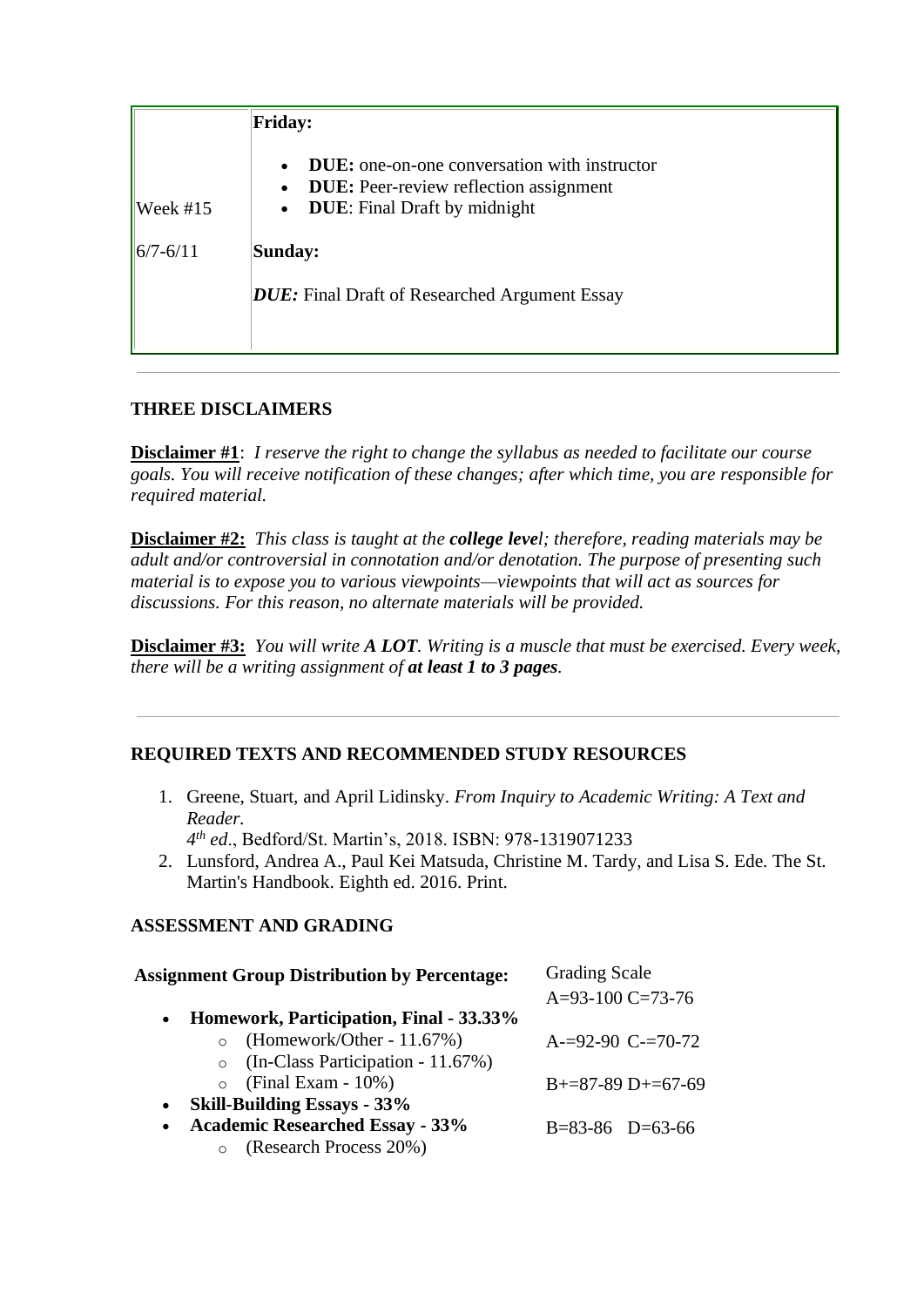o (Final Draft Researched Essay 13.33%) B-=80-82 D-=60-62

 $C+=77-79$  F=0-59

#### **INCOMPLETES AND LATE ASSIGNMENTS**

All assignments are to be submitted/turned in by the beginning of the class session when they are due—including assignments posted in Canvas. Incompletes will only be assigned in extremely unusual circumstances.

### **FINAL EXAMINATION POLICY**

Successful completion of this class requires taking the final examination **on its scheduled day**. The final examination for this course will take place on (TBD) *starting at 1:30pm*. No requests for early examinations or alternative days will be approved.

### **PLNU COPYRIGHT POLICY**

Point Loma Nazarene University, as a non-profit educational institution, is entitled by law to use materials protected by the US Copyright Act for classroom education. Any use of those materials outside the class may violate the law.

#### **PLNU ACADEMIC HONESTY POLICY**

Students should demonstrate academic honesty by doing original work and by giving appropriate credit to the ideas of others. Academic dishonesty is the act of presenting information, ideas, and/or concepts as one's own when in reality they are the results of another person's creativity and effort. A faculty member who believes a situation involving academic dishonesty has been detected may assign a failing grade for that assignment or examination, or, depending on the seriousness of the offense, for the course. Faculty should follow and students may appeal using the procedure in the University Catalog. See [Academic PoliciesLinks to an](http://catalog.pointloma.edu/content.php?catoid=18&navoid=1278)  [external site.](http://catalog.pointloma.edu/content.php?catoid=18&navoid=1278) for definitions of kinds of academic dishonesty and for further policy information.

### **PLNU ACADEMIC ACCOMMODATIONS POLICY**

While all students are expected to meet the minimum standards for completion of this course as established by the instructor, students with disabilities may require academic adjustments, modifications or auxiliary aids/services. At Point Loma Nazarene University (PLNU), these students are requested to register with the Disability Resource Center (DRC), located in the Bond Academic Center. [\(DRC@pointloma.edu](https://mail.google.com/mail/?view=cm&fs=1&tf=1&to=DRC@pointloma.edu) or 619-849-2486). The DRC's policies and procedures for assisting such students in the development of an appropriate academic adjustment plan (AP) allows PLNU to comply with Section 504 of the Rehabilitation Act and the Americans with Disabilities Act. Section 504 (a) prohibits discrimination against students with special needs and guarantees all qualified students equal access to and benefits of PLNU programs and activities. After the student files the required documentation, the DRC, in conjunction with the student, will develop an AP to meet that student's specific learning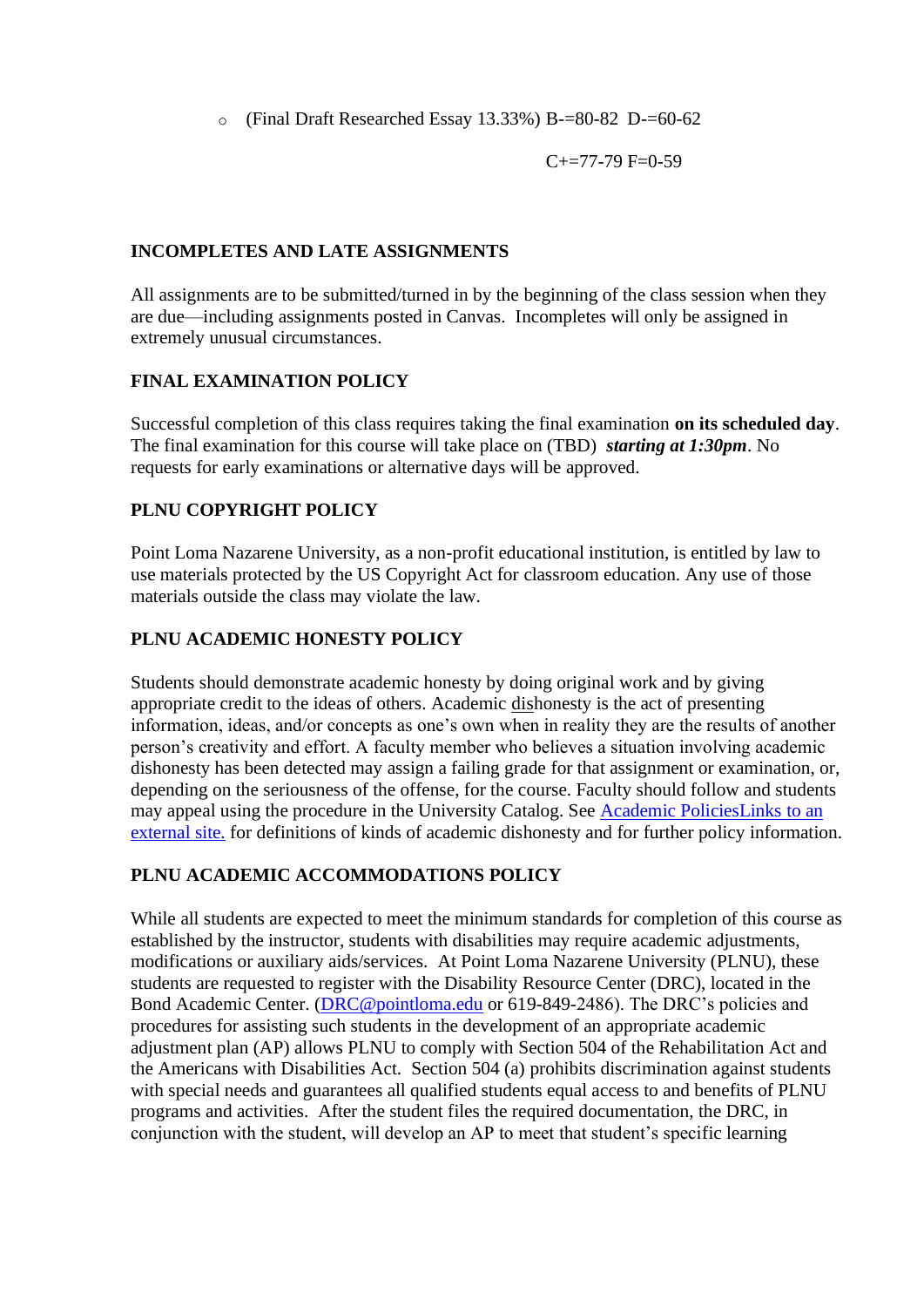needs. The DRC will thereafter email the student's AP to all faculty who teach courses in which the student is enrolled each semester. The AP must be implemented in all such courses.

If students do not wish to avail themselves of some or all of the elements of their AP in a particular course, it is the responsibility of those students to notify their professor in that course. PLNU highly recommends that DRC students speak with their professors during the first two weeks of each semester about the applicability of their AP in that particular course and/or if they do not desire to take advantage of some or all of the elements of their AP in that course.

### **ATTENDANCE**

*Attendance is required. Missing class for other than medical emergencies or excused absences will affect your grade*, *as per the University Catalog*. Regular and punctual attendance at all classes is considered essential to optimum academic achievement. If the student is absent from more than 10 percent of class meetings, the faculty member has the option of filing a written report which may result in de-enrollment. If the absences exceed 20 percent, the student may be de-enrolled without notice. If the date of de-enrollment is past the last date to withdraw from a class, the student will be assigned a grade of W or WF consistent with university policy in the grading section of the catalog. See [Academic PoliciesLinks to an external site.](http://catalog.pointloma.edu/content.php?catoid=24&navoid=1581) in the (undergrad/graduate as appropriate) academic catalog.

## **CLASS PREPARATION**

All assignments must be completed prior to the assigned due date and time. Some assignments will be discussed in class while others will be completed individually but not discussed.

### **CLASS PARTICIPATION**

Regular contributions to class discussion are expected, including but not restricted to discussions of weekly readings, related experiential exercises, and open dialogue. Despite the size of the class, I want everyone to feel compelled to share their thoughts on assigned readings. Enthusiastic and responsible participation in assigned group projects (in-class and outside of class) is expected of all. Learning occurs in an environment of active participation; therefore, Writing 1016 does not work well as a straight lecture course. The course is enriched when students share their thoughts on assigned readings. See Academic PoliciesLinks to an [external site.](http://catalog.pointloma.edu/content.php?catoid=18&navoid=1278) in the Undergraduate Academic Catalog.

### **LATE PAPER POLICY**

Hand in your assignment in on time. In this class, *late assignments will receive zero credit (no partial credit given in this class)*. Students will have four 'tokens' to use in exchange for either resubmitting an assignment OR turning an assignment in past the deadline. Once the four tokens are gone -- no late/substandard work will be allowed.

### **E-MAIL**

Please use e-mail for simple, logistical questions or clarifications. Write: "WRI1016" in the subject line. Allow 24 hours/ 1 business day for a reply.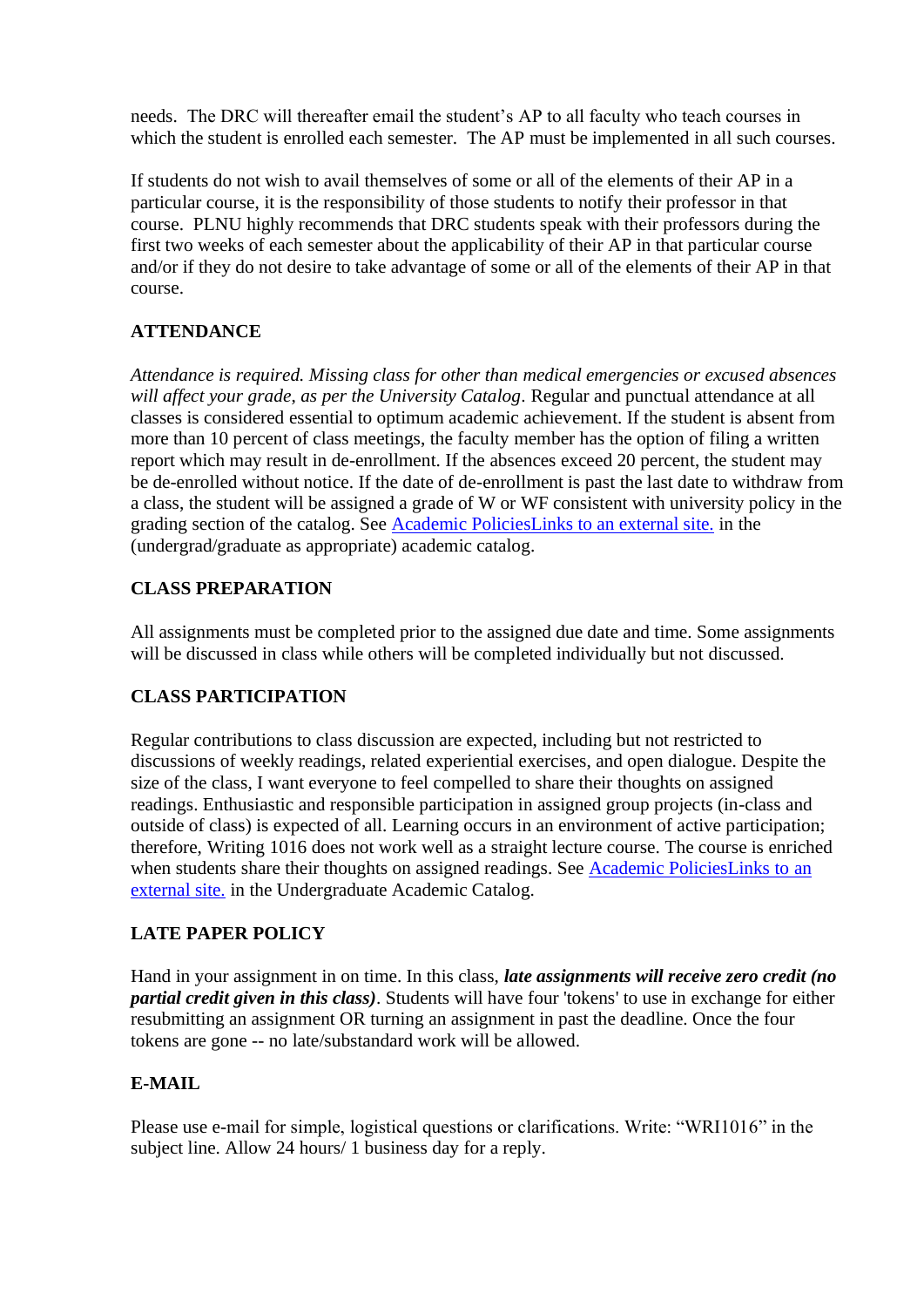### **SMARTPHONES AND LAPTOPS**

### They may be used for *classroom-related activities only. Please bring laptop to each class. I can provide one if you are unable to bring one.*

### **PUBLIC DISCOURSE**

Much of the work we will do in this class is cooperative, by nature of the class discussions and general feedback given to written work and/projects; thus you should think of all your writing and speaking for and in class as public, not private, discourse. By continuing in this class, you acknowledge that your work will be viewed by others in the class.

## **INCLUSIVE LANGUAGE**

Because the Literature, Journalism, and World Language department recognizes the power of language, all public language used in this course, including written and spoken discourse, will be inclusive. This standard is outlined by all major academic style guides, including MLA, APA, and Chicago, and is the norm in university-level work. These academic style guides provide background information and good examples of how to maintain non-sexist language use in your writing.

# **INFORMATION FROM THE MLA HANDBOOK**

"Because good scholarship requires objectivity, careful writers of research papers avoid language that implies unsubstantiated or irrelevant generalizations about such personal qualities as age, economic class, ethnicity, sexual orientation, political or religious beliefs, race, or sex" (MLA Handbook, Sections 1.10 and 1.11, on pp. 60-63 in the 6th ed.).

# **ACADEMIC HONESTY/POLICY ON PLAGIARISM**

Students should demonstrate academic honesty by doing original work and by giving appropriate credit to the ideas of others. As explained in the university catalog, academic dishonesty is the act of presenting information, ideas, and/or concepts as one's own when in reality they are the results of another person's creativity and effort. Violations of university academic honesty include cheating, plagiarism, falsification, aiding the academic dishonesty of others, or malicious misuse of university resources. A faculty member who believes a situation involving academic dishonesty has been detected may assign a failing grade for a) that particular assignment or examination, and/or b) the course following the procedure in the university catalog. Students may appeal also using the procedure in the university catalog. See [Academic PoliciesLinks to an external site.](http://catalog.pointloma.edu/content.php?catoid=24&navoid=1581#Academic_Honesty) for further information.

### **FERPA POLICY**

In compliance with federal law, neither PLNU student ID nor social security number should be used in publicly posted grades or returned sets of assignments without student written permission. Also in compliance with FERPA, you will be the only person given information about your progress in this class unless you have designated others to receive it in the "Information Release" section of the student portal. See Academic Policies in the (undergrad/ graduate as appropriate) academic catalog.